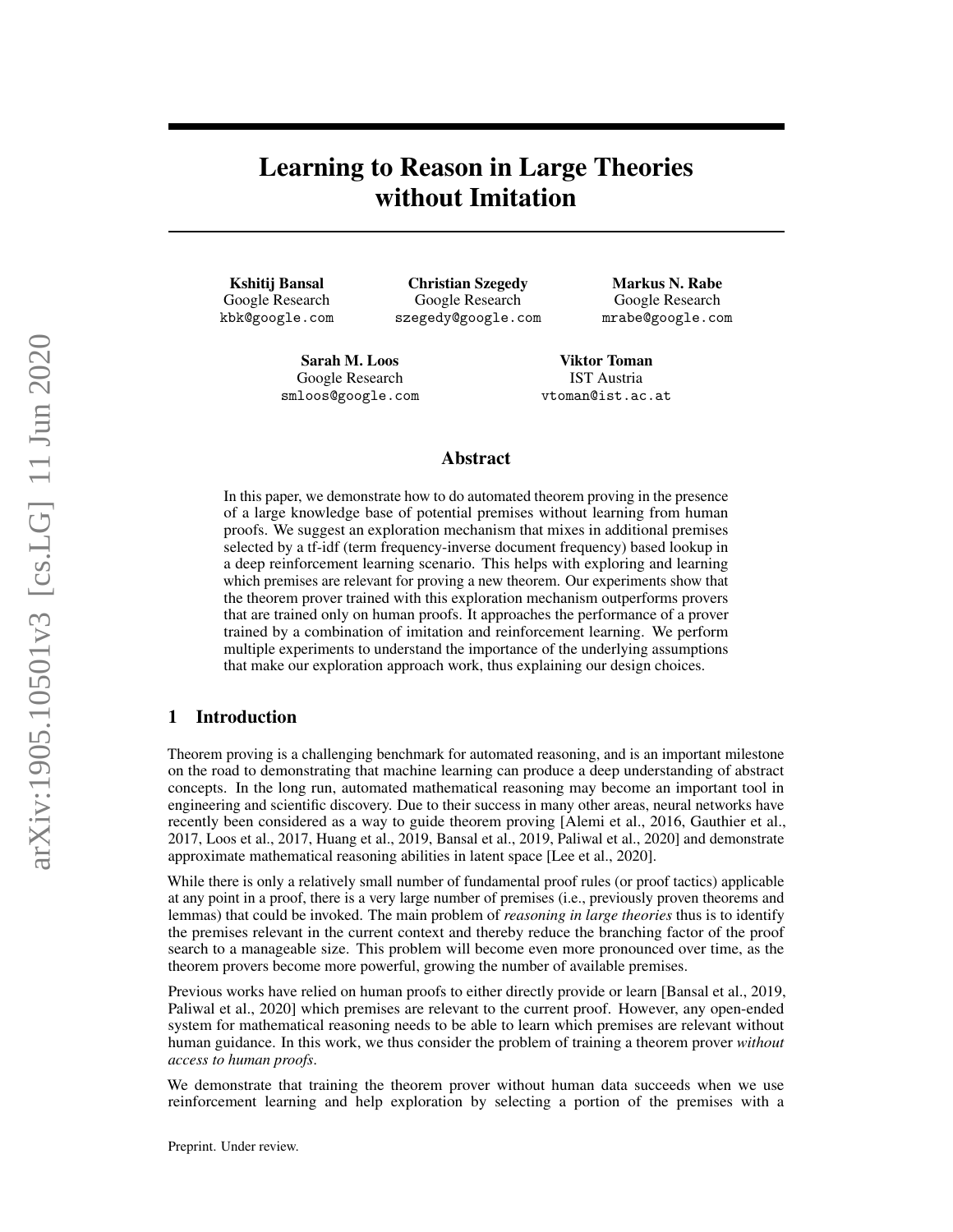tf-idf [\[Manning et al., 2008\]](#page-8-7) metric. The theorem prover thereby learns to prove more theorems than the prover trained on human proofs alone and almost as many as with the combination of both approaches. Hence, we solve one of the road blocks on the way to open-ended learning of mathematical reasoning in large theories.

### <span id="page-1-2"></span>2 Related work

Reinforcement learning. Reinforcement learning without imitation learning has been successful for computer games (cf. [Mnih et al.](#page-8-8) [\[2013\]](#page-8-8)) and it was demonstrated later in [Silver et al.](#page-8-9) [\[2017\]](#page-8-9) that imitation learning is not necessary for complex games like Chess and Go. For more complex games with much larger action spaces, learning methods still rely on human imitation due to the exploration problem (cf. [Vinyals et al.](#page-9-0) [\[2019\]](#page-9-0)). The question of exploration is well studied in reinforcement learning [\[Houthooft et al., 2016,](#page-9-1) [Burda et al., 2019\]](#page-9-2), but existing approaches such as  $\epsilon$ -greedy do not work for premise selection because of very large (practically infinite) action space.

Learning premise selection. Premise selection has been an active research topic in the domain of automated theorem proving [\[Alama et al., 2014,](#page-9-3) [Kaliszyk and Urban, 2015,](#page-9-4) [Blanchette et al., 2016,](#page-9-5) [Wang et al., 2017\]](#page-9-6). Neural networks were first applied to premise selection for automated theorem proving in [Alemi et al.](#page-8-0) [\[2016\]](#page-8-0). Other works have focused on tactic selection [\[Huang et al., 2019\]](#page-8-3) and tactic generation [\[Yang and Deng, 2019\]](#page-9-7). All of these works rely on human proof data. [Kaliszyk](#page-9-8) [et al.](#page-9-8) [\[2018\]](#page-9-8), [Zombori et al.](#page-9-9) [\[2019\]](#page-9-9) and [Zombori et al.](#page-9-10) [\[2020\]](#page-9-10) are based on reinforcement learning, however they do not address the problem of premise selection, which is the hard part of exploration due to the unbounded repository of premises.

We use the HOList environment [\[Bansal et al., 2019\]](#page-8-4) in our experiments. Similar to HOList for HOL Light [\[Harrison, 1996\]](#page-9-11), GamePad [\[Huang et al., 2019\]](#page-8-3), CoqGym [\[Yang and Deng, 2019\]](#page-9-7), TacticToe [\[Gauthier et al., 2017\]](#page-8-1), and Proverbot9001 [\[Sanchez-Stern et al., 2019\]](#page-10-0) are machine learning environments for proof assistants Coq [\[Coq\]](#page-10-1) and HOL4 [\[Slind and Norrish, 2008\]](#page-10-2). We chose to use HOList because of the breadth of topics of mathematics in the dataset. Additionally, HOList is already integrated into a reinforcement learning setup, which our approach relies on.

### <span id="page-1-1"></span>3 Background

Theorem proving. In this work we build on proof assistants, which have been built to enable humans to write and then automatically check proofs. In contrast to mathematical textbooks and papers, which are written mostly in natural language, we call mathematics formalized in proof assistants to be *formal mathematics*. In this work we focus on the proof assistant HOL Light [\[Harrison,](#page-9-11) [1996\]](#page-9-11), in which a wide range of mathematical theories have been formalized, and which has been famously used for the formalization of the Kepler conjecture [\[Hales et al., 2017\]](#page-10-3). Other proof assistants include Coq [\[Coq\]](#page-10-1), HOL4 [\[Slind and Norrish, 2008\]](#page-10-2), Isabelle [\[Wenzel et al., 2008\]](#page-10-4), and Lean [\[de Moura et al., 2015\]](#page-10-5). HOL Light, as in many other proof assistants, relies mostly on "backward" proof steps. In contrast to "forward" proof steps, in which we only manipulate already proven statements, backward proofs start with a proof goal (the statement of the theorem to be proven) and apply proof tactics until all goals are proven.

In Figure [1,](#page-1-0) we give an example of a backward proof. The goal here is to prove  $x + 0 = x$ , for all  $x \in \mathbb{N}$ , and we apply the tactic MATCH\_MP\_TAC to the goal. Like many tactics, this tactic takes a

<span id="page-1-0"></span>

Figure 1: Formally proving  $\forall x \in \mathbb{N} : x + 0 = x$ .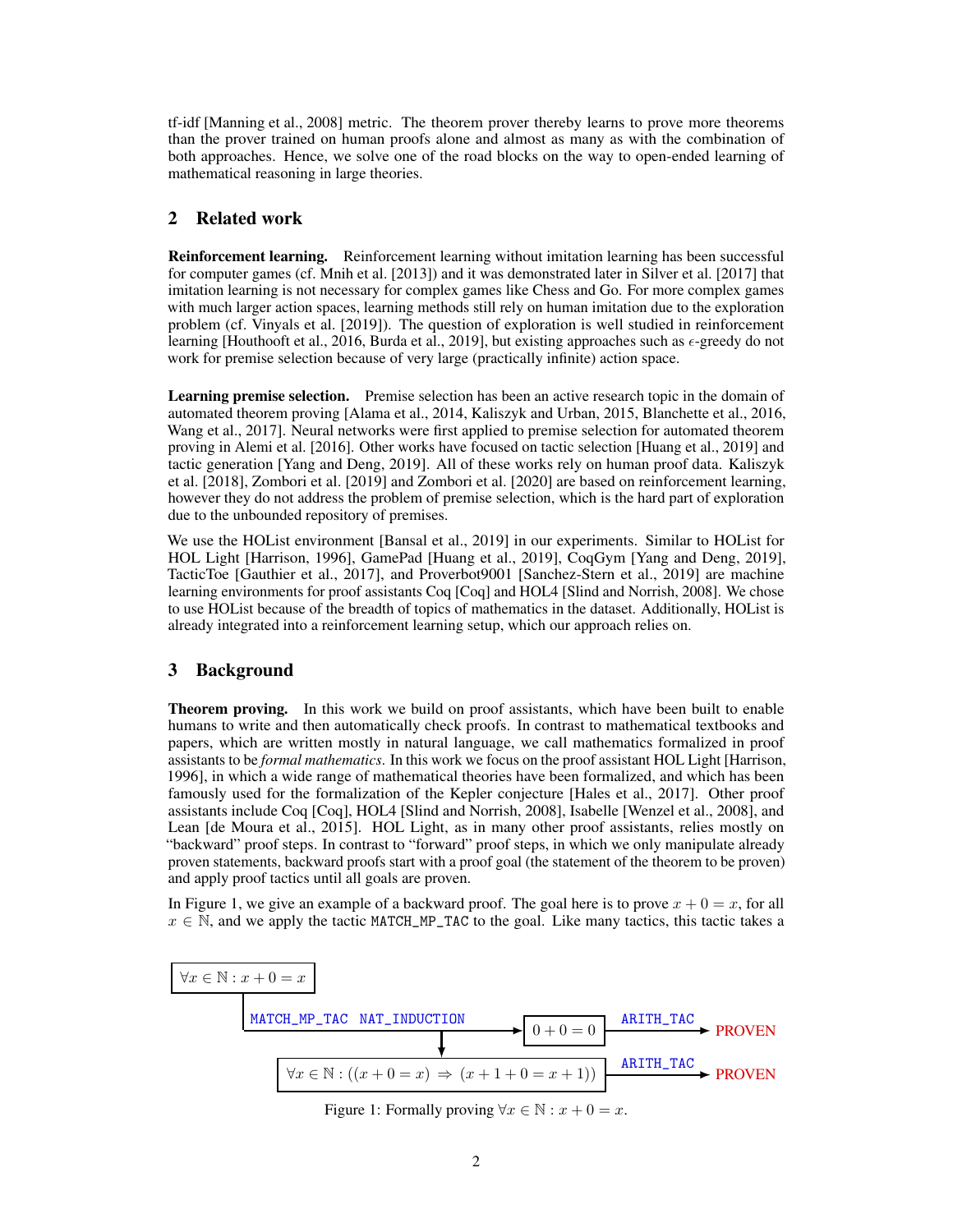<span id="page-2-0"></span>

Figure 2: Architecture for tactic and premise selection by [Paliwal et al.](#page-8-5) [\[2020\]](#page-8-5). Note that this work is largely agnostic to the model architectures.

*premise* (i.e. a previously proven theorem or lemma) as a parameter. In this example, we use the induction theorem NAT\_INDUCTION as a premise. This tactic application splits the first goal into two subgoals, corresponding to the base case and the induction step. The semantics of an application of a proof tactic is that, if all subgoals are proven, then also the goal to which the tactic has been applied is proven. In our case, we can prove both of the subgoals by simple arithmetic reasoning, provided by the tactic ARITH\_TAC. This tactic here does not require additional premises and returns an empty list of subgoals (for both of the subgoals we apply it to), meaning that they are proven, and hence the original goal is proven.

Learning proof guidance for interactive theorem proving. It is a long-standing goal in artificial intelligence to automate the theorem proving process described above, in particular to relieve the human experts from selecting the tactics and premises in each proof step. Historically, most works focused on designing advanced search algorithms, leading to entire fields such as SAT and SMT solving and first-order theorem proving. Recently, learning proof search strategies from data has become an area of active research [\[Alemi et al., 2016,](#page-8-0) [Gauthier et al., 2017,](#page-8-1) [Loos et al., 2017,](#page-8-2) [Kaliszyk](#page-9-8) [et al., 2018,](#page-9-8) [Huang et al., 2019,](#page-8-3) [Bansal et al., 2019,](#page-8-4) [Lederman et al., 2020\]](#page-10-6).

In this work, we follow the approach by [Bansal et al.](#page-8-4) [\[2019\]](#page-8-4), which has shown the unique ability to find relevant premises, which has been a big challenge for the classical techniques. Figure [2](#page-2-0) illustrates the tactic and premise selection architecture introduced by [Bansal et al.](#page-8-4) [\[2019\]](#page-8-4) and improved by [Paliwal et al.](#page-8-5) [\[2020\]](#page-8-5). For each proof step, this architecture scores the tactics and it also produces a relevance score for each potential premise. While there are only few proof tactics, there are on average around 10,000 potential premises for each proof step. The number of potential premises will likely further grow in the future if this approach is applied to even larger mathematical theories. Then, for each tactic, the top- $k$  premises are given as arguments (unless the tactic does not require premise arguments). This results in a list of candidate tactic applications, which can be used as the actions in any search approach. We adopted the same search strategy as [Bansal et al.](#page-8-4) [\[2019\]](#page-8-4) and [Paliwal et al.](#page-8-5) [\[2020\]](#page-8-5), which is a simple breadth-first search with a parameter of how many of the candidate tactic applications should be expanded per proof goal.

The tactic and premise selection architecture is trained on successful proofs. For imitation learning, tuples of goal, tactic, and used premises are extracted from human proofs formalized in HOL Light. The focus of this work, however, is to not learn from human proofs, and instead learn in a reinforcement learning setup from the proofs that earlier versions of the policy have found.

# <span id="page-2-1"></span>4 Learning without Imitation

In this section, we explain the setup for learning to prove in the absence of human proofs, and the considerations that informed our final design.

Much of mathematics that has been formalized by humans is in pursuit of formalizing certain theorems such as the four color theorem [\[Gonthier, 2008\]](#page-10-7) and the Kepler conjecture [\[Hales et al.,](#page-10-3) [2017\]](#page-10-3). Since formalization is a challenging and tedious process requiring experts, a very small fraction of mathematics is formalized after decades of human effort. This work paves the way for a critical piece of a system wherein its knowledge base of formally proven theorems grows continuously. We separate two key aspects of such a system. First, proposing potentially true statements, also referred to in the literature as conjecturing. Second, given a new statement, proving it in absence of existing proofs to learn from. We would like to tackle the latter question in this work directly.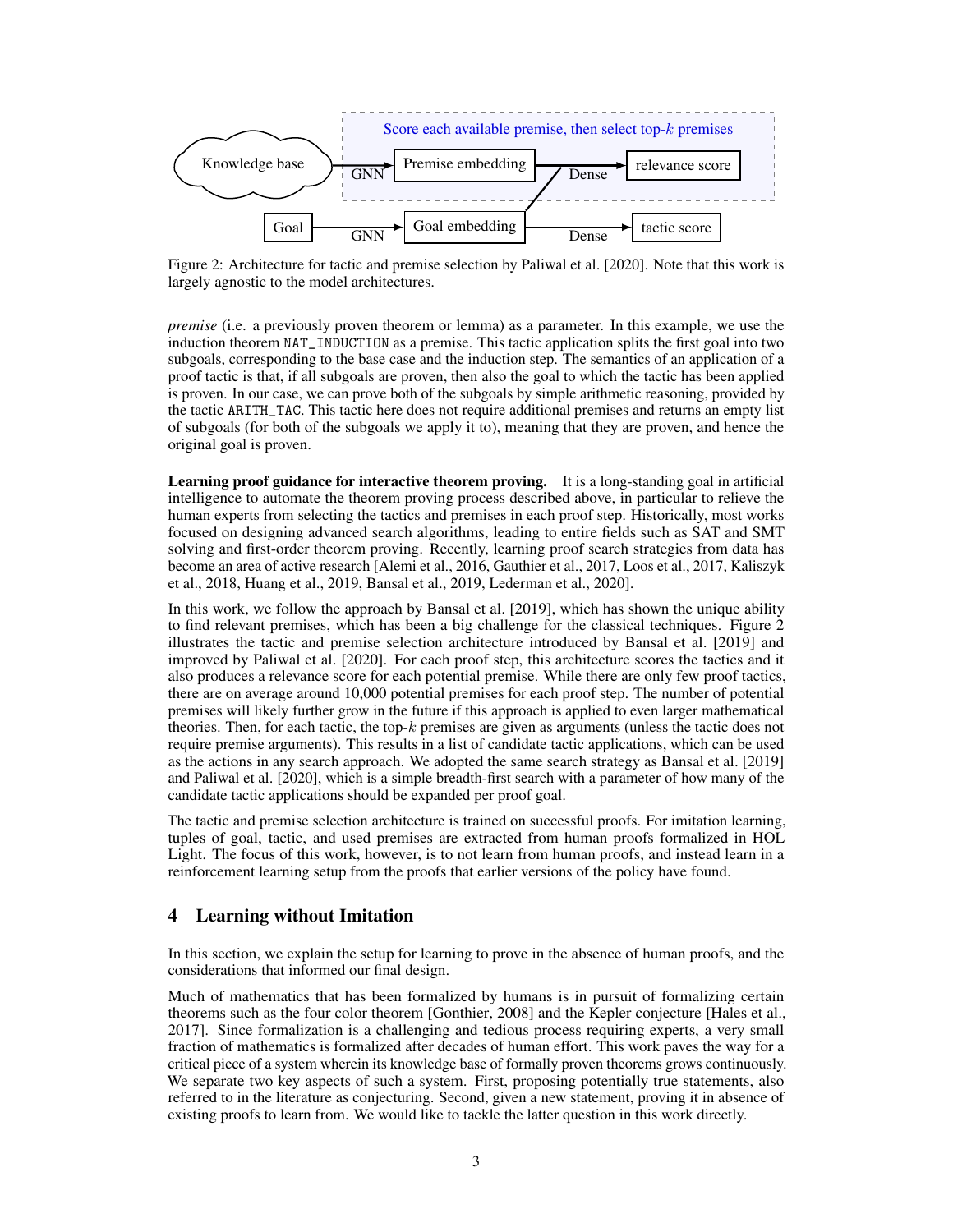<span id="page-3-0"></span>

(a) RL loop (b) Change to the theorem prover to add exploration of premises.

Figure 3: The figure on the left gives a high-level overview of the components in the reinforcement learning (RL) loop. The figure on the right shows how the model being trained is used for premise selection. We propose a modification to the premise selection process to aid exploration in the RL loop.

The key information the human proofs provide is the overall direction of the proof via selection of the relevant premises at each proof step. In case human proofs are available, one can first train a machine learning model to imitate them (as described in Section [3\)](#page-1-1), as has been done in several previous works (Section [2\)](#page-1-2).

Reinforcement learning loop. In the absence of human proofs, we need a mechanism to incrementally improve a proof guidance model, which motivates the reinforcement learning setup we use. Figure [3a](#page-3-0) shows the components of the reinforcement learning loop from [Bansal et al.](#page-8-4) [\[2019\]](#page-8-4), which we build upon. A proof guidance model is trained with continuously expanding training data. In order to generate the continuously expanding training data, several theorem provers run in lockstep with training the policy and premise selection network. The provers try to prove the statements in the training set using the model for proof guidance as it is training. If it manages to prove a statement, the proof is used to generate additional training data. Intuitively, we would like to reward the choices of tactics and premises that were "useful" at each step in the proof. A subtle but crucial aspect is that the proofs are pruned before generating the training data. In this step, premises that are not necessary for the proof are removed. This interplay between over-approximation and pruning is a major contributing factor to the efficiency of our exploration method and is studied in Subsection [4.2.](#page-4-0)

Figure [3b](#page-3-0) shows how the list of premises are picked, including our proposed change to aid exploration of the premises. Given a goal, the currently learnt model is used to pick the top- $k_1$  highest scored premises from the knowledge base of premises available:  $\{P_1, P_2, \ldots, P_{k_1}\}$ . Simultaneously, we propose generating another list of premises  $\{Q_1, Q_2, \ldots Q_{k_2}\}\$  to explore, picked according to a metric discussed shortly (Section [4.1\)](#page-3-1). The final set of premises is obtained by interleaving the two premise lists.  $k_1$  and  $k_2$  are hyperparameters which can be varied to control exploitation of the learnt model (higher  $k_1$ ) vs exploration (higher  $k_2$ ). The REFERENCE setup is one without our modification (i.e.,  $k_2 = 0$ ). On the other hand, the EXPLORE setup includes additional premises as proposed here.

There are three aspects to this that we wish to highlight, and that have informed the design: the strategy to generate the list of premises to explore, the effect of using irrelevant premises in an action (over-approximation of premise lists), and pruning. We discuss each of these in detail, designing experiments to inform different choices.

#### <span id="page-3-1"></span>4.1 Information retrieval for premise selection

One of the key failure modes of our reinforcement learning setup trained without human proofs is not being able to prove new theorems. With no new training data, the learning process would stall. Thus,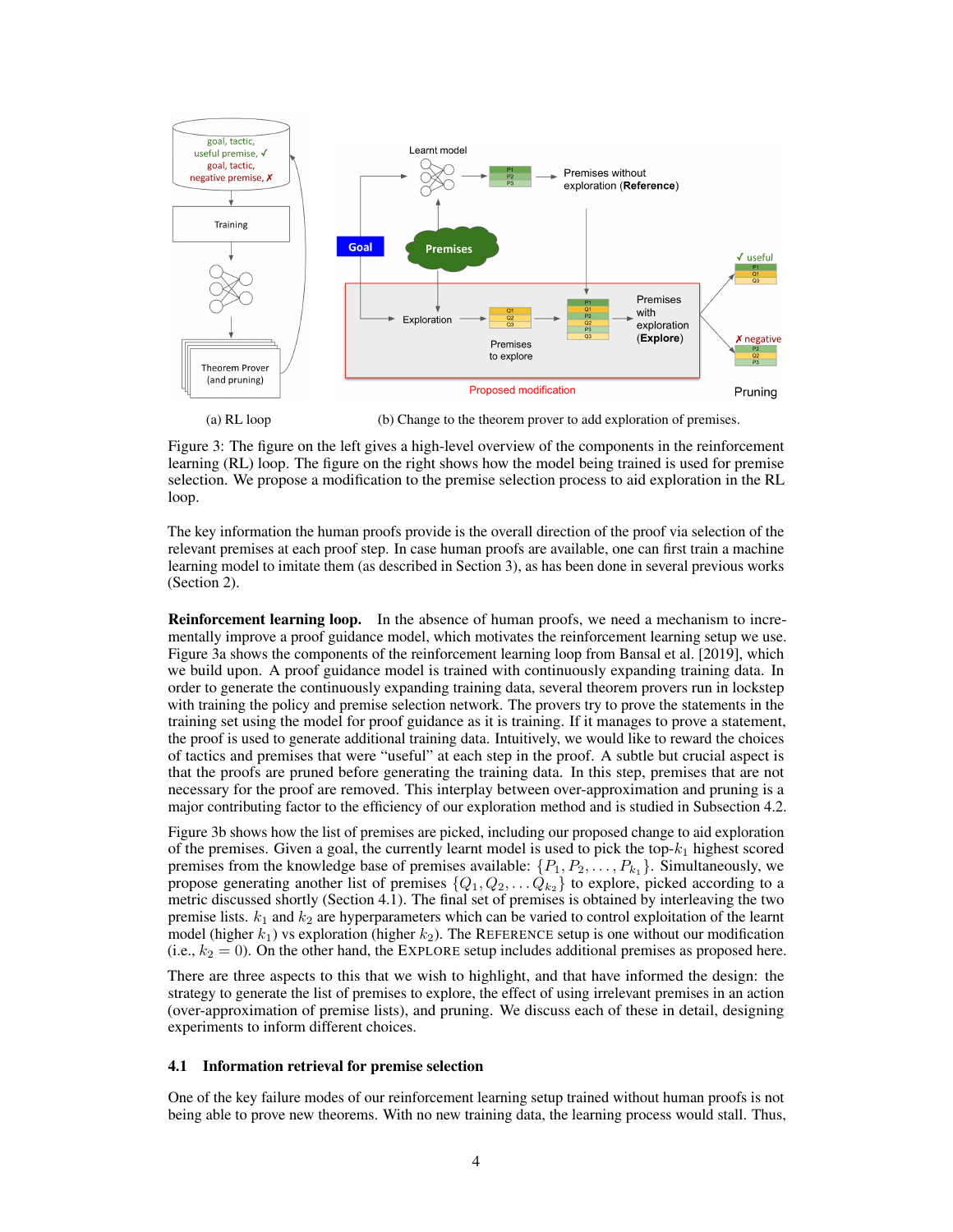<span id="page-4-1"></span>

| Term Freq. | av rel max rank | recall $@16$ | recall $@32$ | recall@64 | recall $@128$ |
|------------|-----------------|--------------|--------------|-----------|---------------|
| boolean    | 0.24            | 0.15         | 0.19         | 0.25      | 0.31          |
| logarithm  | 0.35            |              | 0.13         | 0.17      | 0.21          |
| natural    | 0.46            | 0.06         | 0.08         | 0.09      | 0.11          |

Table 1: Retrieval performance on human proof logs

it is crucial that we continuously expand the horizon of theorems that we are able to prove. Since we generate new training data only when we manage to prove a theorem, we wish to pick premises most likely relevant to prove the current goal.

In information retrieval literature, notions such as tf-idf [\[Manning et al., 2008\]](#page-8-7) have been used to retrieve relevant documents corresponding to a query. We view premise selection as a retrieval problem, thinking of the current goal we are trying to prove as the query, and the knowledge base of previously proven theorems (premises) as the documents from which we would like to retrieve.

Given a goal G, we use pre-engineered similarity scoring  $s(G, P)$  to rank a potential premise P for its usefulness in the next action (tactic application) with the target of proving the goal. In our setup, we restrict our attention to functions of the form  $s(G, P) = \langle r(G)/\|r(G)\|, r(P)/\|r(P)\| \rangle$ , where r is some simple vector representation of the expression and  $\langle \cdot, \cdot \rangle$  the dot product. This is also sometimes referred to as the cosine simarity. We consider r of the form  $r(P)_i = \text{tf}(P_i)$  idf(i), where the i-component corresponds to the tokens occurring in the formulas, idf is the "inverse document frequency" function which is precomputed by  $\text{idf}(i) = \log(N/n_i)$ , where N is the total number of theorems and  $n_i$  is the number of theorem containing the *i*-th token. For the term frequency function  $tf(P, i)$ , we have tested three possible choices: boolean weighting: 1 if  $f_i(P) > 0$  and 0 otherwise, logarithm weighting:  $1 + \log(f_i(P))$  and natural:  $\text{tf}(P, i) = f_i(P)$ , where  $f_i(P)$  is the number of occurrences of the  $i$ -th token in expression  $P$ .

Running a full reinforcement learning loop uses over 25 years of CPU resources (see supplement, Appendix [B\)](#page-12-0). Since it is prohibitive to run a lot of experiments with the full system, it suggests that we should first evaluate the quality of similarity metrics in an offline manner. That is, we measure how well those metrics perform on existing proof traces and we only apply the similarity scores that performed best in a separate evaluation.

In order to measure the quality of a similarity score, we have adopted the metrics from [Alemi et al.](#page-8-0) [\[2016\]](#page-8-0). We have measured the average relative maximum rank and the top- $k$  recall numbers for a small set of relevant k values (for  $k = 8, 16, 32$  and 64) on a random selection of proofs comprising of 20% of the training set of the "complex" corpus of HOList. The relative maximum rank of a true positive document (premise) is the absolute maximum rank of the true documents divided by the size of all possible premises (from which we make the selection), the average is then taken over all retrieval tasks. The results are summarized in Table [1.](#page-4-1) Note that low average maximum relative rank and high recall values indicate better premise selection performance of the similarity measure.

To summarize, we pick the boolean term-frequency weighting scheme. In addition, we speculate it could be helpful to add more variation of premises picked for exploration for a given goal, as over the course of a loop same goals are attempted multiple times. To add this variation, we add a dropout probability hyperparameter p to components of the representation:  $r(G)_i$  is zeroed with probability  $p$ when computing the representation for  $G$ .  $p$  is set to 0.1 unless specified otherwise.

### <span id="page-4-0"></span>4.2 Over-approximation of premises

Our exploration is based on the assumption that adding a few irrelevant premises does not influence the outcome of tactic applications significantly. This allows us to accelerate the search by trying to over-approximate the set of premises used in tactic applications. We study the behavior of the most frequently occurring tactics that take premises as an argument: MESON and REWRITE.

MESON is based on a first-order logic solver. We study how many extra premises we can add before MESON starts to fail to prove a goal. To do so, we first sample at random proof steps from the human proofs (which are always successful). For each proof step we add as tactic arguments random irrelevant premises from the knowledge base of premises available at that proof step. We report the ratio of successful proof attempts after adding a set of tactic parameters with varying cardinality. For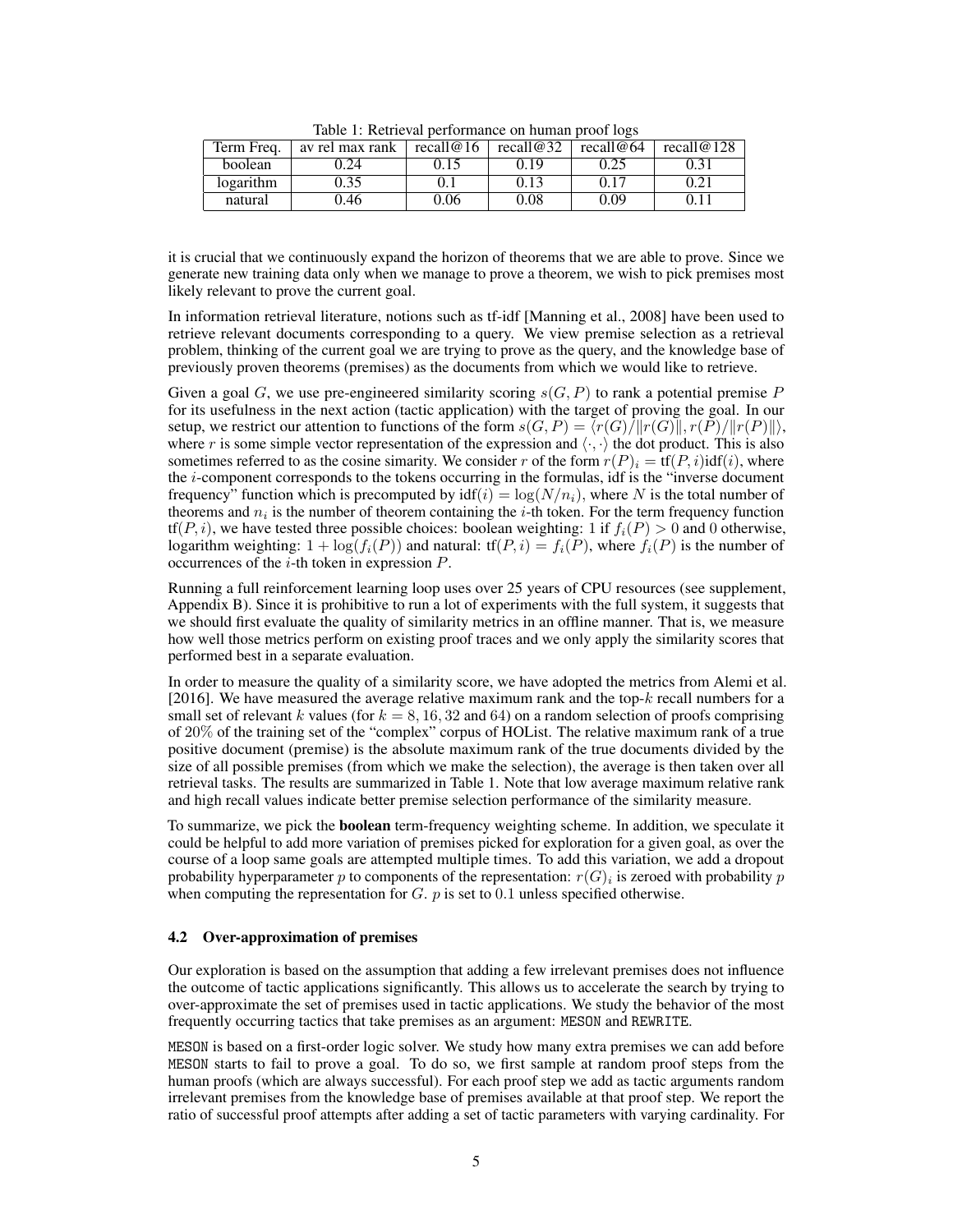| Tuoto 2. Tuotto suojossa Tutos with extra fahaoin parameters, 1 second timosat. |       |          |                   |       |       |       |  |
|---------------------------------------------------------------------------------|-------|----------|-------------------|-------|-------|-------|--|
| Number of extra premises                                                        |       |          |                   |       |       |       |  |
| MESON success rate                                                              | 0.995 | $+0.986$ | 0.97              | 0.873 | 0.53  | 0.06  |  |
| REWRITE unchanged rate                                                          | 0.99  |          | $0.979 \pm 0.954$ | 0.93  | 0.858 | 0.731 |  |

<span id="page-5-0"></span>Table 2: Tactic success rates with extra random parameters, 1 second timeout.

REWRITE operations, we study the number of extra premises we can add and expect not to change the outcome of the rewrite operation. For both experiments, we sampled random proofs and one random proof step with the desired type of tactic (MESON or REWRITE), until we sampled 250 steps successfully. Then for each  $l \in \{1, 2, 4, 8, 16, 32\}$ , we sampled five different random parameter lists with length  $l$ . In our experiment, we append those parameters to our parameter list and execute the same tactic with the extended parameter list. Table [2](#page-5-0) shows the ratio of application with the outcome being identical with that of the tactic application without the extra parameters. We can see that even adding 32 extra random parameters does not change the outcome of the rewrite tactics over 70% of the time. However, MESON tends to time out with more than 32 extra premises.

#### 4.3 Pruning

As discussed in Section [4.2,](#page-4-0) if a tactic application succeeds, not all premises provided might have been used. In fact, we are using this fact to accelerate our exploration. However, we do not wish to learn from these irrelevant premises. Thus, for generating training data, for each proof step in our proof we greedily try to remove the premises: given a proof step with premises  $\{P_i\}_{i=1}^n$ , we rerun the proof step without  $P_n$ . If the result of the proof step remains unchanged, we drop  $P_n$ . Then, we continue with trying to drop  $P_{n-1}$ , and so on. We use the dropped premises as hard negatives, such that premises which are ranked highly by the model but are not useful are demoted. Demoting pruned premises allows other premises that had a high score but did not make it into the top-k to get a chance in the future. Pruning also ensures that any extra premises added for exploration that are in fact unnecessary are not learnt upon.

# <span id="page-5-2"></span>5 Evaluation

**Environment and benchmark.** We evaluate our approach in the HOList environment [\[Bansal et al.,](#page-8-4) [2019\]](#page-8-4) based on the HOL Light [\[Harrison, 1996\]](#page-9-11) theorem prover. We conduct our experiments on the "complex" corpus of the HOList benchmark derived from theorems in HOL Light's mathematical library from various areas of mathematics such as topology, multivariate calculus, real and complex analysis, geometric algebra, and measure theory. It includes well-known theorems such as Abel's theorem for power series, the fundamental theorem of calculus, and that the roots of the characteristic polynomial of a complex matrix are its eigenvalues. Table [3](#page-5-1) gives two more concrete examples of theorems in the benchmark.

The task is to attempt to prove a theorem in the benchmark, with theorems and definitions appearing before it in the benchmark available as premises. The evaluation criterion is the fraction of theorems proven with this constraint. The benchmark comes with theorems divided into training, validation, and test sets. Table [4](#page-5-1) gives the statistics of theorems in the "complex" corpus of the benchmark, which we attempt to prove. Definitions (totaling 637) and "core" corpus of theorems (totaling 2320), containing basic mathematics which the "complex" corpus builds upon, are available as premises, but are not attempted to be proven.

<span id="page-5-1"></span>

|  |                      |  |  | Table 3: Examples of theorems in the benchmark (com- |  |
|--|----------------------|--|--|------------------------------------------------------|--|
|  | pressed for brevity) |  |  |                                                      |  |

| ressed for brevity)                                                                | Split      | # of Theorems |
|------------------------------------------------------------------------------------|------------|---------------|
| Alternative characterization of orthogonal matrices.                               | Training   | 10214         |
| $\forall A.orth(A) \iff (\forall i.  A_i  = 1 \land \forall i! = j.A_i \perp A_i)$ | Validation | 3225          |
| Property about absolute neighborhood retract (ANR).                                | Testing    | 3184          |
| $\forall S \subseteq R^n$ . ANR(frontier(S)) $\implies$ ANR(closure(S))            | Total      | 16623         |

Table 4: Benchmark statistics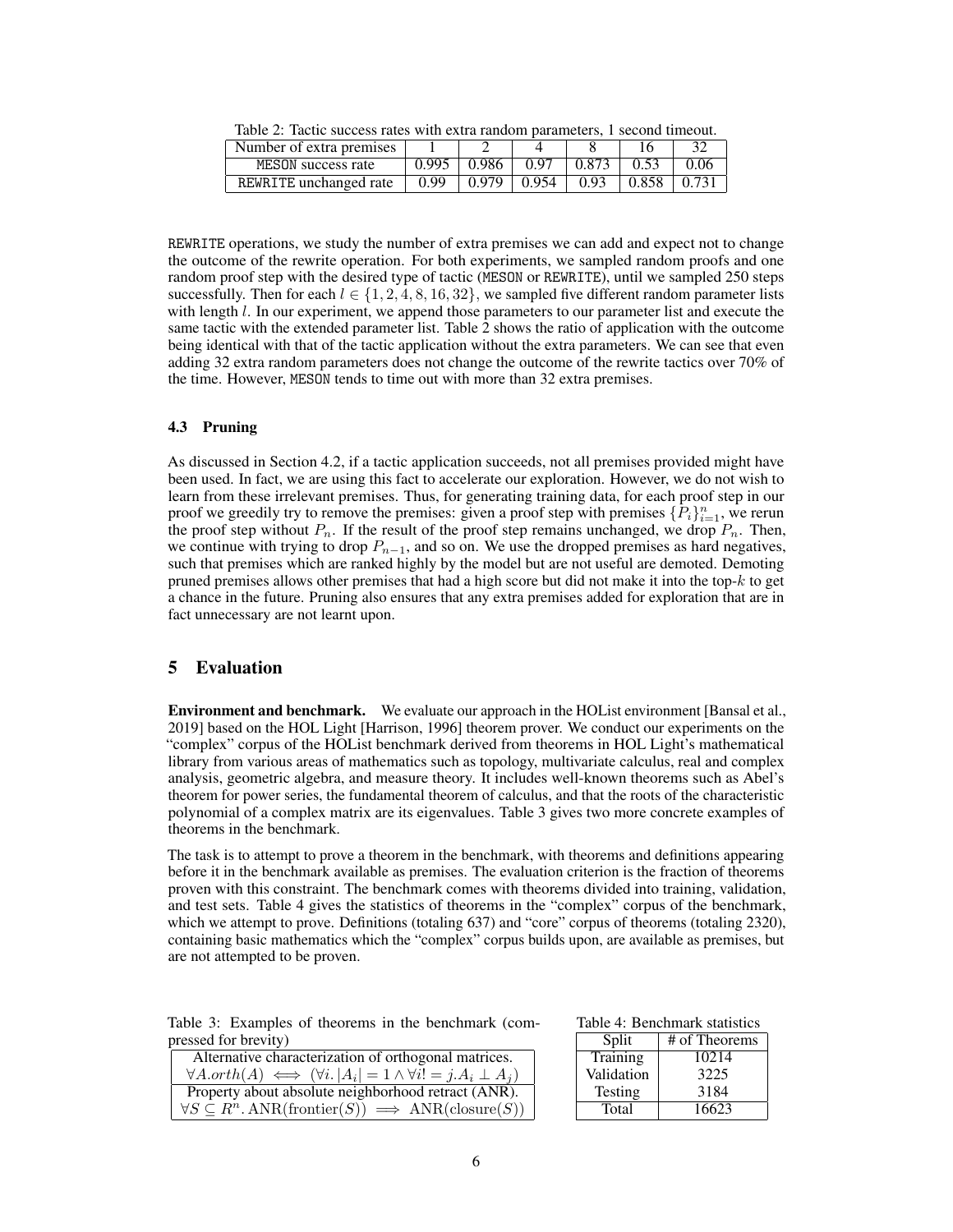<span id="page-6-0"></span>

|                       | Final      | Cumulative   | Main experiment                                                 |  |  |  |  |
|-----------------------|------------|--------------|-----------------------------------------------------------------|--|--|--|--|
|                       | validation | validation   | $70 -$<br>[69.1]<br>[64.2]                                      |  |  |  |  |
| Pure human imitation  |            |              | 59.91<br>$60 -$<br>56.31                                        |  |  |  |  |
| Bansal et al. [2019]  | 32.65%     |              | Captain and an international<br>50                              |  |  |  |  |
| Paliwal et al. [2020] | 49.95%     |              |                                                                 |  |  |  |  |
| Human RL              |            |              | వ్<br>Human Explore<br>$40 -$<br>Zero Reference                 |  |  |  |  |
| Bansal et al. [2019]  | 38.9%      | not reported | proven<br>Zero Explore<br>30                                    |  |  |  |  |
| Human reference       | 59.5%      | 68.2%        |                                                                 |  |  |  |  |
| Human explore         | 59.9%      | 69.1%        | 20                                                              |  |  |  |  |
| Zero RL               |            |              | final<br>continuous<br>cumulative<br>[7.3]<br>$10 -$            |  |  |  |  |
| Zero reference        | $7.0\%$    | 7.3%         | 7.04                                                            |  |  |  |  |
| Zero explore          | 56.3%      | 64.2%        | $\Omega$ -<br>3M<br>5M<br>7M<br>8M<br>1M<br>2M<br>4M<br>6M<br>o |  |  |  |  |
|                       |            |              | Training step                                                   |  |  |  |  |

Figure 4: Results of our main experiment. We report the percentage of validation theorems proven on the HOList benchmark. The numbers in bold are the state-of-the-art in their respective categories (including results from this work). The main takeaway is that the best RL loop trained without human proof data outperforms the model trained purely on human data, and approaches the performance of the best RL loop trained with human data.

Training and evaluation. During training, we generate data for training by trying to prove statements in the training set of 10,214 theorems. We train for 8 million steps. Details of our hardware setup and hyperparameters are provided in the supplementary materials. For evaluation of all our experiments trained in the reinforcement learning setup, we focus on the number of statements proven in the held-out validation set of 3,225 theorems. We run a continuous evaluation on samples of the validation set as well as a final evaluation on the full validation set. The precise meaning of the metrics in our plots and tables are given below.

- Continuous validation performance (represented by dots in the plots) runs every 80,000 training steps on a *random sample* of validation theorems, and reports the fraction of proven theorems from that sample. Since not all validation theorems are attempted and the sample changes each evaluation, the metric is slightly noisy, but it allows us to monitor overfitting during training.
- Final validation performance (reported in the tables and plots) is the fraction of all validation theorems proven by the final checkpoint at 8 million steps. This metric also allows for comparison with models trained purely by imitation learning.
- Cumulative validation performance reported in the tables and plots is the fraction of all validation theorems proven by any continuous-validation run up until that point in the loop. The table reports the cumulative performance of the whole loop (i.e., after 8 million steps).

Main experiment. In the main experiment we are interested in understanding the ability of the EXPLORE approach proposed in Section [4,](#page-2-1) in particular, its ability to learn to prove without human proof data available. This experiment is referred to as ZERO EXPLORE. As we see in the plot on the right in Figure [4,](#page-6-0) the loop continuously expands the horizon of the theorems it is able to prove.

To put the performance in context, we categorize the results on this benchmark into three categories. First, *pure human imitation*, wherein the model is trained only on human proof data and no theorem prover is used during training. Second, *human RL*, wherein the the model is trained on human proof data as well data generated by running the prover in a reinforcement learning (RL) loop. Finally, *zero RL*, wherein no human data is available, and all data is generated by running a prover in an RL loop. The results are summarized in the table in Figure [4.](#page-6-0)

[Paliwal et al.](#page-8-5) [\[2020\]](#page-8-5) based on graph neural networks (GNN) is the state-of-the-art on pure human imitation on this benchmark, and we use the network architecture in our experiments as well. Compared to pure human imitation, the ZERO EXPLORE RL loop using no human proofs is able to prove more theorems on a single checkpoint: 49.95% (pure imitation) vs 56.3% (zero RL).

Next, we compare to the best human RL loop (HUMAN EXPLORE), one with everything identical as in ZERO EXPLORE, except we let the model learn from additional human proof data. We see that the ZERO EXPLORE loop comes very close to the performance of the corresponding human RL loop: 59.9% vs 56.3% on a single checkpoint, and 69.1% vs 64.1% cumulatively. ZERO EXPLORE is able to reach over 90% of the human RL loop's performance. This is an important indicator as HUMAN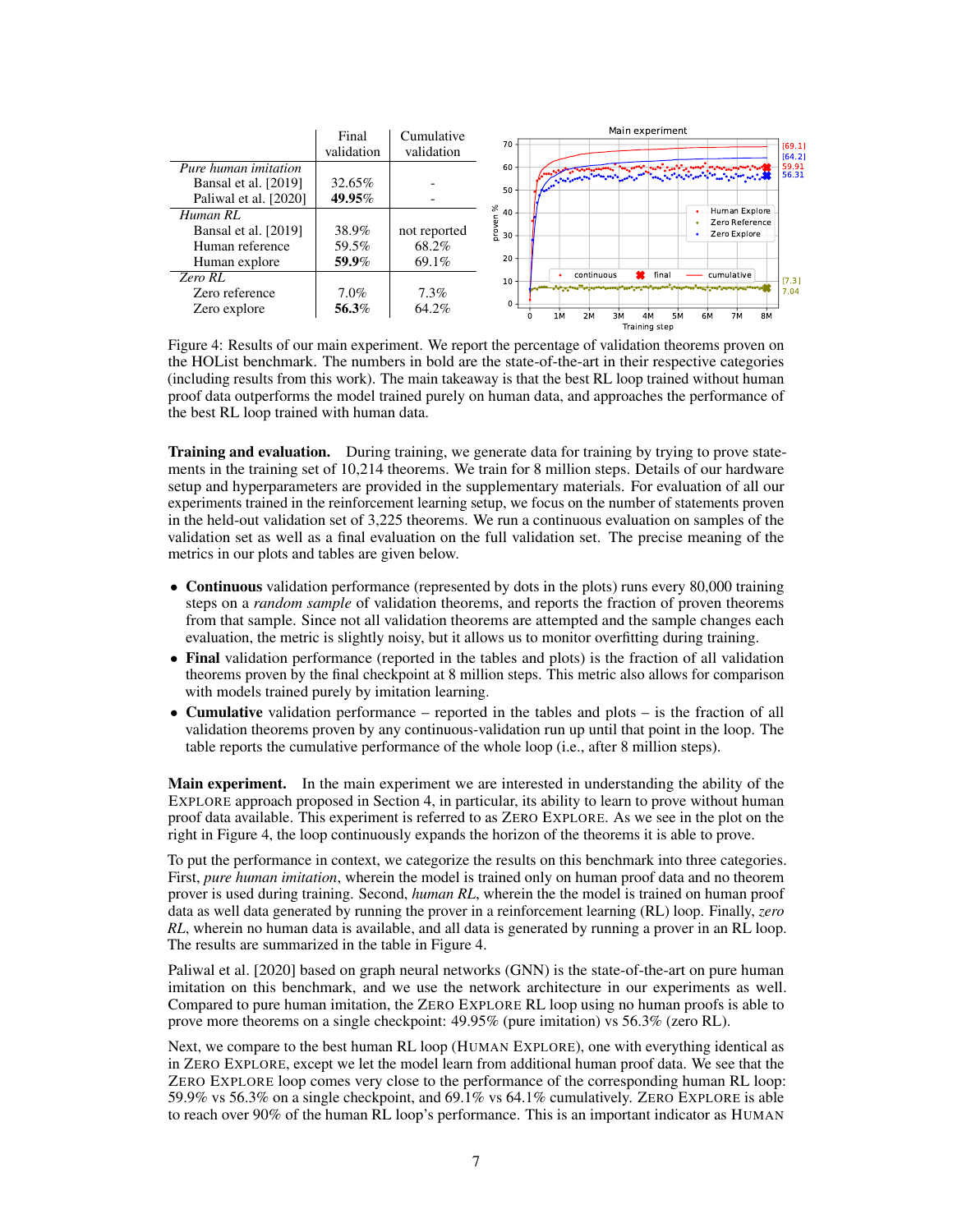<span id="page-7-0"></span>

Figure 5: Ablation experiments.

loops indicate a ceiling unrelated to availability of proof data: such as the proof search algorithm, or model architecture.

Finally, we compare against the RL setup from [Bansal et al.](#page-8-4) [\[2019\]](#page-8-4), and run it without human proof data (ZERO REFERENCE). We run into the failure mode of not being able to prove new statements and thus stalling, discussed in Section [4.1.](#page-3-1)

# 6 Ablation studies

Bootstrapping. In Section [5,](#page-5-2) we observe that the ZERO REFERENCE loop stalls very quickly. Here, we try to understand to what extent is the failure a bootstrapping issue. We attempt to prove all statements in the training set using the best hand-engineered metric in Section [4.1](#page-3-1) for premise selection and random tactic selection. This proves around 20% percent of the statements. We start a zero RL loop as in ZERO REFERENCE, but providing these additional proofs to train upon, calling it ZERO SEEDED. We see in Figure [5a](#page-7-0) that it does not stall like the reference loop. At the same time, it does not reach the same level of performance as the ZERO EXPLORE, which explores throughout.

Premise selection ablation. Through this ablation, we wish to understand the capability of the hand-engineered metrics in Section [4.1](#page-3-1) to prove theorems. To keep the focus on premise selection, we still learn the tactic selection, and use similar amounts of resources trying to prove statements as in one RL loop. Technically, we do this by setting  $k_1$  (number of premises chosen by the learnt network) to 0, and rest of the setup as in the ZERO EXPLORE loop. In Figure [5,](#page-7-0) under premise-selection ablation we see the results: it manages to prove 43% of the statements cumulatively, compared with 64% when learning with a combination of exploration and exploitation in the RL loop.

Dropout. In Section [4.1](#page-3-1) we suggest a 10% token dropout probability when deciding premises to explore to introduce more diversity of premises in the loop overall at the cost of picking slightly less relevant premises at a specific point. We evaluate this experimentally (dropout ablation in Figure [5\)](#page-7-0), but do not see a major difference: we can observe a very slight gain requiring further verification.

Human loop ablation. We run a human loop where we do not add premises for exploration (human ablation, Figure [5\)](#page-7-0). We do not see a significant difference in the performance. It is not surprising, as the human loop has proofs for all statements and is thus not reliant on premise exploration to find relevant premises, unlike the zero RL loops.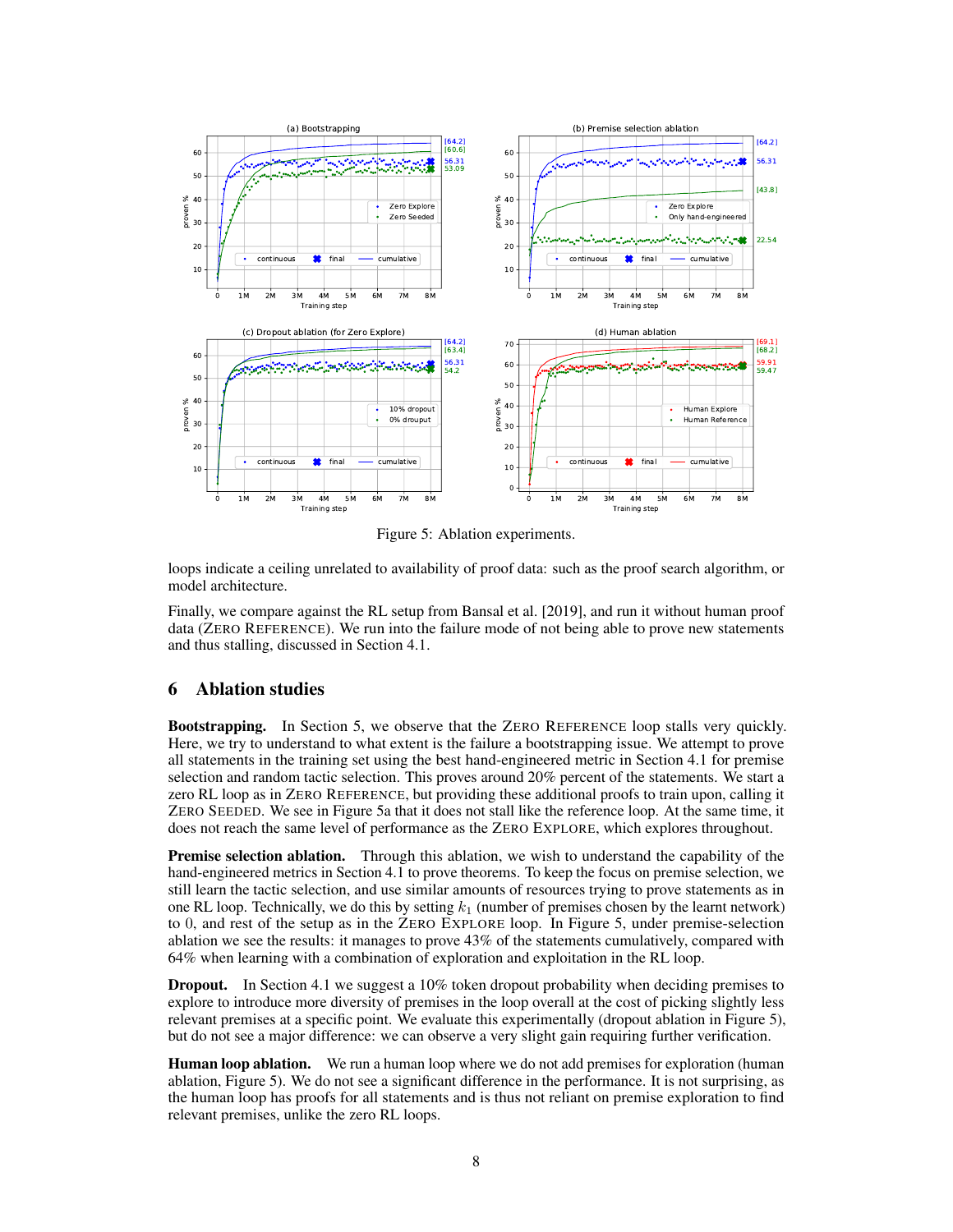# 7 Conclusion

In this work, we demonstrate that it is possible to learn a premise selection model for theorem proving in the absence of human proofs. We show that, on our benchmark, we exceed the performance of a network trained purely on human proofs, and approach the performance of the system that combines reinforcement learning with imitation learning.

### References

- <span id="page-8-0"></span>Alexander A. Alemi, François Chollet, Niklas Eén, Geoffrey Irving, Christian Szegedy, and Josef Urban. Deepmath - deep sequence models for premise selection. In Daniel D. Lee, Masashi Sugiyama, Ulrike von Luxburg, Isabelle Guyon, and Roman Garnett, editors, *Advances in Neural Information Processing Systems 29: Annual Conference on Neural Information Processing Systems 2016, December 5-10, 2016, Barcelona, Spain*, pages 2235–2243, 2016. URL [http://papers.](http://papers.nips.cc/paper/6280-deepmath-deep-sequence-models-for-premise-selection) [nips.cc/paper/6280-deepmath-deep-sequence-models-for-premise-selection](http://papers.nips.cc/paper/6280-deepmath-deep-sequence-models-for-premise-selection).
- <span id="page-8-1"></span>Thibault Gauthier, Cezary Kaliszyk, and Josef Urban. TacticToe: Learning to reason with HOL4 tactics. In Thomas Eiter and David Sands, editors, *LPAR-21, 21st International Conference on Logic for Programming, Artificial Intelligence and Reasoning, Maun, Botswana, May 7- 12, 2017*, volume 46 of *EPiC Series in Computing*, pages 125–143. EasyChair, 2017. URL <https://easychair.org/publications/volume/LPAR-21>.
- <span id="page-8-2"></span>Sarah Loos, Geoffrey Irving, Christian Szegedy, and Cezary Kaliszyk. Deep network guided proof search. In Thomas Eiter and David Sands, editors, *LPAR-21, 21st International Conference on Logic for Programming, Artificial Intelligence and Reasoning, Maun, Botswana, May 7- 12, 2017*, volume 46 of *EPiC Series in Computing*, pages 85–105. EasyChair, 2017. URL <https://easychair.org/publications/paper/ND13>.
- <span id="page-8-3"></span>Daniel Huang, Prafulla Dhariwal, Dawn Song, and Ilya Sutskever. GamePad: A learning environment for theorem proving. In *7th International Conference on Learning Representations, ICLR 2019, New Orleans, LA, USA, May 6-9, 2019*. OpenReview.net, 2019. URL [https://openreview.](https://openreview.net/forum?id=r1xwKoR9Y7) [net/forum?id=r1xwKoR9Y7](https://openreview.net/forum?id=r1xwKoR9Y7).
- <span id="page-8-4"></span>Kshitij Bansal, Sarah M Loos, Markus N Rabe, Christian Szegedy, and Stewart Wilcox. HOList: An environment for machine learning of higher-order theorem proving. In Kamalika Chaudhuri and Ruslan Salakhutdinov, editors, *Proceedings of the 36th International Conference on Machine Learning, ICML 2019, 9-15 June 2019, Long Beach, California, USA*, volume 97 of *Proceedings of Machine Learning Research*, pages 454–463. PMLR, 2019. URL [http://proceedings.mlr.](http://proceedings.mlr.press/v97/bansal19a/bansal19a.pdf) [press/v97/bansal19a/bansal19a.pdf](http://proceedings.mlr.press/v97/bansal19a/bansal19a.pdf).
- <span id="page-8-5"></span>Aditya Paliwal, Sarah Loos, Markus Rabe, Kshitij Bansal, and Christian Szegedy. Graph representations for higher-order logic and theorem proving. In *The Thirty-Fourth AAAI Conference on Artificial Intelligence, AAAI 2020, New York, NY, USA, February 7-12, 2020*. AAAI Press, 2020. ISBN 978-1-57735-823-7. URL [https://www.aaai.org/Papers/AAAI/2020GB/AAAI-PaliwalA.](https://www.aaai.org/Papers/AAAI/2020GB/AAAI-PaliwalA.9149.pdf) [9149.pdf](https://www.aaai.org/Papers/AAAI/2020GB/AAAI-PaliwalA.9149.pdf).
- <span id="page-8-6"></span>Dennis Lee, Christian Szegedy, Markus N. Rabe, Sarah M. Loos, and Kshitij Bansal. Mathematical reasoning in latent space. In *8th International Conference on Learning Representations, ICLR 2020, Addis Ababa, Ethiopia, April 26-30, 2020*. OpenReview.net, 2020. URL [https://openreview.](https://openreview.net/forum?id=Ske31kBtPr) [net/forum?id=Ske31kBtPr](https://openreview.net/forum?id=Ske31kBtPr).
- <span id="page-8-7"></span>Christopher D. Manning, Prabhakar Raghavan, and Hinrich Schütze. *Introduction to Information Retrieval*. Cambridge University Press, 2008. ISBN 978-0-521-86571-5.
- <span id="page-8-8"></span>Volodymyr Mnih, Koray Kavukcuoglu, David Silver, Alex Graves, Ioannis Antonoglou, Daan Wierstra, and Martin A. Riedmiller. Playing atari with deep reinforcement learning. *CoRR*, abs/1312.5602, 2013. URL <http://arxiv.org/abs/1312.5602>.
- <span id="page-8-9"></span>David Silver, Julian Schrittwieser, Karen Simonyan, Ioannis Antonoglou, Aja Huang, Arthur Guez, Thomas Hubert, Lucas Baker, Matthew Lai, Adrian Bolton, et al. Mastering the game of go without human knowledge. *Nature*, 550(7676):354, 2017.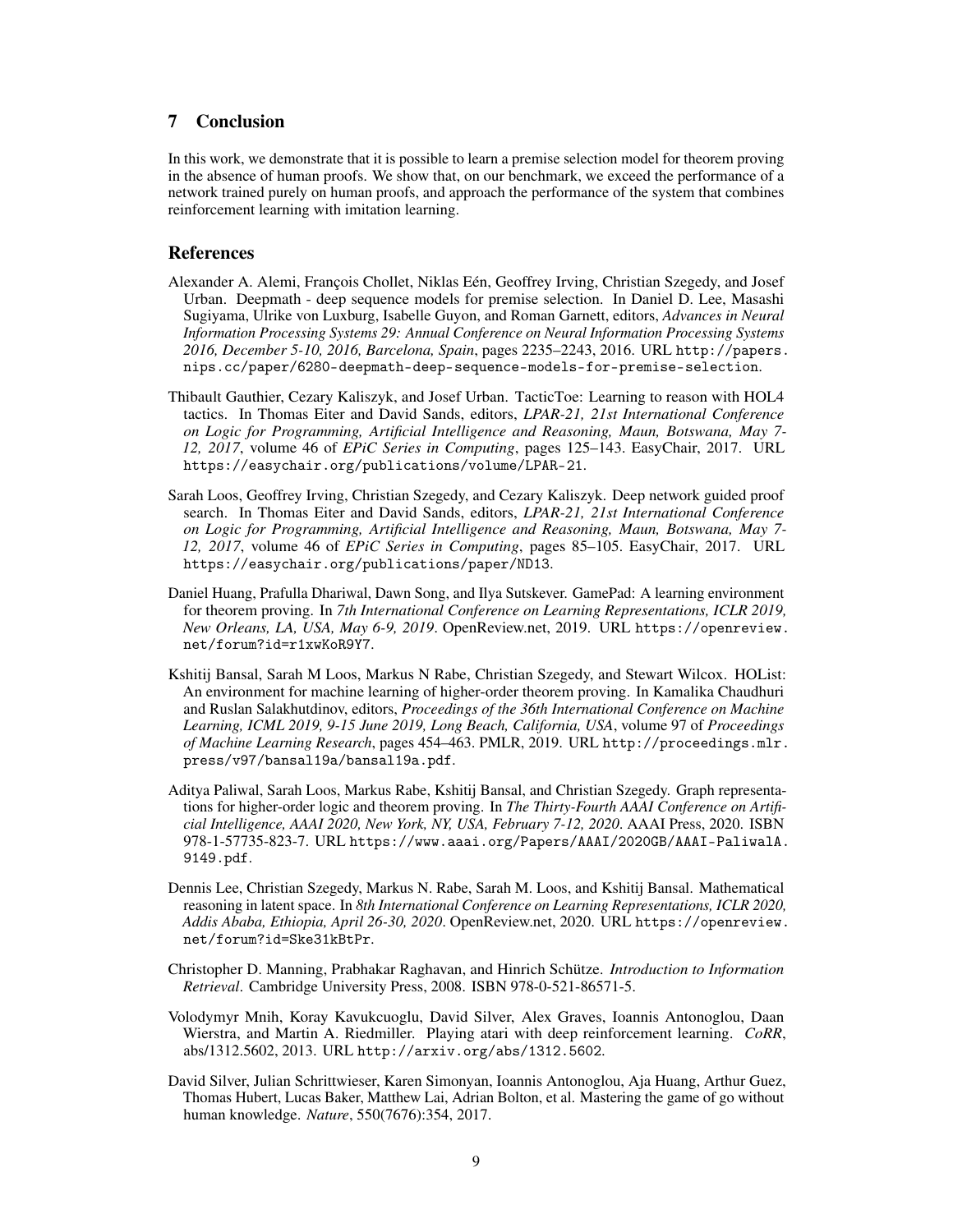- <span id="page-9-0"></span>Oriol Vinyals, Igor Babuschkin, Wojciech M Czarnecki, Michaël Mathieu, Andrew Dudzik, Junyoung Chung, David H Choi, Richard Powell, Timo Ewalds, Petko Georgiev, Junhyuk Oh, Dan Horgan, Manuel Kroiss, Ivo Danihelka, Aja Huang, Laurent Sifre, Trevor Cai, John P Agapiou, Max Jaderberg, Alexander S Vezhnevets, Rémi Leblond, Tobias Pohlen, Valentin Dalibard, David Budden, Yury Sulsky, James Molloy, Tom L Paine, Caglar Gulcehre, Ziyu Wang, Tobias Pfaff, Yuhuai Wu, Roman Ring, Dani Yogatama, Dario Wünsch, Katrina McKinney, Oliver Smith, Tom Schaul, Timothy Lillicrap, Koray Kavukcuoglu, Demis Hassabis, Chris Apps, and David Silver. Grandmaster level in StarCraft II using multi-agent reinforcement learning. *Nature*, 575(7782): 350–354, 2019. ISSN 0028-0836.
- <span id="page-9-1"></span>Rein Houthooft, Xi Chen, Yan Duan, John Schulman, Filip De Turck, and Pieter Abbeel. VIME: variational information maximizing exploration. In Daniel D. Lee, Masashi Sugiyama, Ulrike von Luxburg, Isabelle Guyon, and Roman Garnett, editors, *Advances in Neural Information Processing Systems 29: Annual Conference on Neural Information Processing Systems 2016, December 5-10, 2016, Barcelona, Spain*, pages 1109–1117, 2016. URL [http://papers.nips.cc/paper/](http://papers.nips.cc/paper/6591-vime-variational-information-maximizing-exploration) [6591-vime-variational-information-maximizing-exploration](http://papers.nips.cc/paper/6591-vime-variational-information-maximizing-exploration).
- <span id="page-9-2"></span>Yuri Burda, Harrison Edwards, Deepak Pathak, Amos J. Storkey, Trevor Darrell, and Alexei A. Efros. Large-scale study of curiosity-driven learning. In *7th International Conference on Learning Representations, ICLR 2019, New Orleans, LA, USA, May 6-9, 2019*. OpenReview.net, 2019. URL <https://openreview.net/forum?id=rJNwDjAqYX>.
- <span id="page-9-3"></span>Jesse Alama, Tom Heskes, Daniel Kühlwein, Evgeni Tsivtsivadze, and Josef Urban. Premise selection for mathematics by corpus analysis and kernel methods. *J. Autom. Reasoning*, 52(2):191–213, 2014. URL <https://doi.org/10.1007/s10817-013-9286-5>.
- <span id="page-9-4"></span>Cezary Kaliszyk and Josef Urban. Learning-assisted theorem proving with millions of lemmas. *J. Symb. Comput.*, 69:109–128, 2015. URL <https://doi.org/10.1016/j.jsc.2014.09.032>.
- <span id="page-9-5"></span>Jasmin Christian Blanchette, David Greenaway, Cezary Kaliszyk, Daniel Kühlwein, and Josef Urban. A learning-based fact selector for Isabelle/HOL. *Journal of Automated Reasoning*, 57(3):219–244, 2016. URL <https://doi.org/10.1007/s10817-016-9362-8>.
- <span id="page-9-6"></span>Mingzhe Wang, Yihe Tang, Jian Wang, and Jia Deng. Premise selection for theorem proving by deep graph embedding. In Isabelle Guyon, Ulrike von Luxburg, Samy Bengio, Hanna M. Wallach, Rob Fergus, S. V. N. Vishwanathan, and Roman Garnett, editors, *Advances in Neural Information Processing Systems 30: Annual Conference on Neural Information Processing Systems 2017, 4-9 December 2017, Long Beach, CA, USA*, pages 2786–2796, 2017. URL [http://papers.nips.cc/](http://papers.nips.cc/paper/6871-premise-selection-for-theorem-proving-by-deep-graph-embedding) [paper/6871-premise-selection-for-theorem-proving-by-deep-graph-embedding](http://papers.nips.cc/paper/6871-premise-selection-for-theorem-proving-by-deep-graph-embedding).
- <span id="page-9-7"></span>Kaiyu Yang and Jia Deng. Learning to prove theorems via interacting with proof assistants. In Kamalika Chaudhuri and Ruslan Salakhutdinov, editors, *Proceedings of the 36th International Conference on Machine Learning, ICML 2019, 9-15 June 2019, Long Beach, California, USA*, volume 97 of *Proceedings of Machine Learning Research*, pages 6984–6994. PMLR, 2019. URL <http://proceedings.mlr.press/v97/yang19a/yang19a.pdf>.
- <span id="page-9-8"></span>Cezary Kaliszyk, Josef Urban, Henryk Michalewski, and Miroslav Olsák. Reinforcement learning of theorem proving. In Samy Bengio, Hanna M. Wallach, Hugo Larochelle, Kristen Grauman, Nicolò Cesa-Bianchi, and Roman Garnett, editors, *Advances in Neural Information Processing Systems 31: Annual Conference on Neural Information Processing Systems 2018, NeurIPS 2018, 3-8 December 2018, Montréal, Canada*, pages 8836–8847, 2018. URL [http://papers.nips.](http://papers.nips.cc/paper/8098-reinforcement-learning-of-theorem-proving) [cc/paper/8098-reinforcement-learning-of-theorem-proving](http://papers.nips.cc/paper/8098-reinforcement-learning-of-theorem-proving).
- <span id="page-9-9"></span>Zsolt Zombori, Adrián Csiszárik, Henryk Michalewski, Cezary Kaliszyk, and Josef Urban. Towards finding longer proofs. *CoRR*, abs/1905.13100, 2019. URL [http://arxiv.org/abs/1905.](http://arxiv.org/abs/1905.13100) [13100](http://arxiv.org/abs/1905.13100).
- <span id="page-9-10"></span>Zsolt Zombori, Josef Urban, and Chad E. Brown. Prolog technology reinforcement learning prover. *CoRR*, abs/2004.06997, 2020. URL <https://arxiv.org/abs/2004.06997>.
- <span id="page-9-11"></span>John Harrison. HOL Light: A tutorial introduction. In Mandayam K. Srivas and Albert John Camilleri, editors, *Formal Methods in Computer-Aided Design, First International Conference,*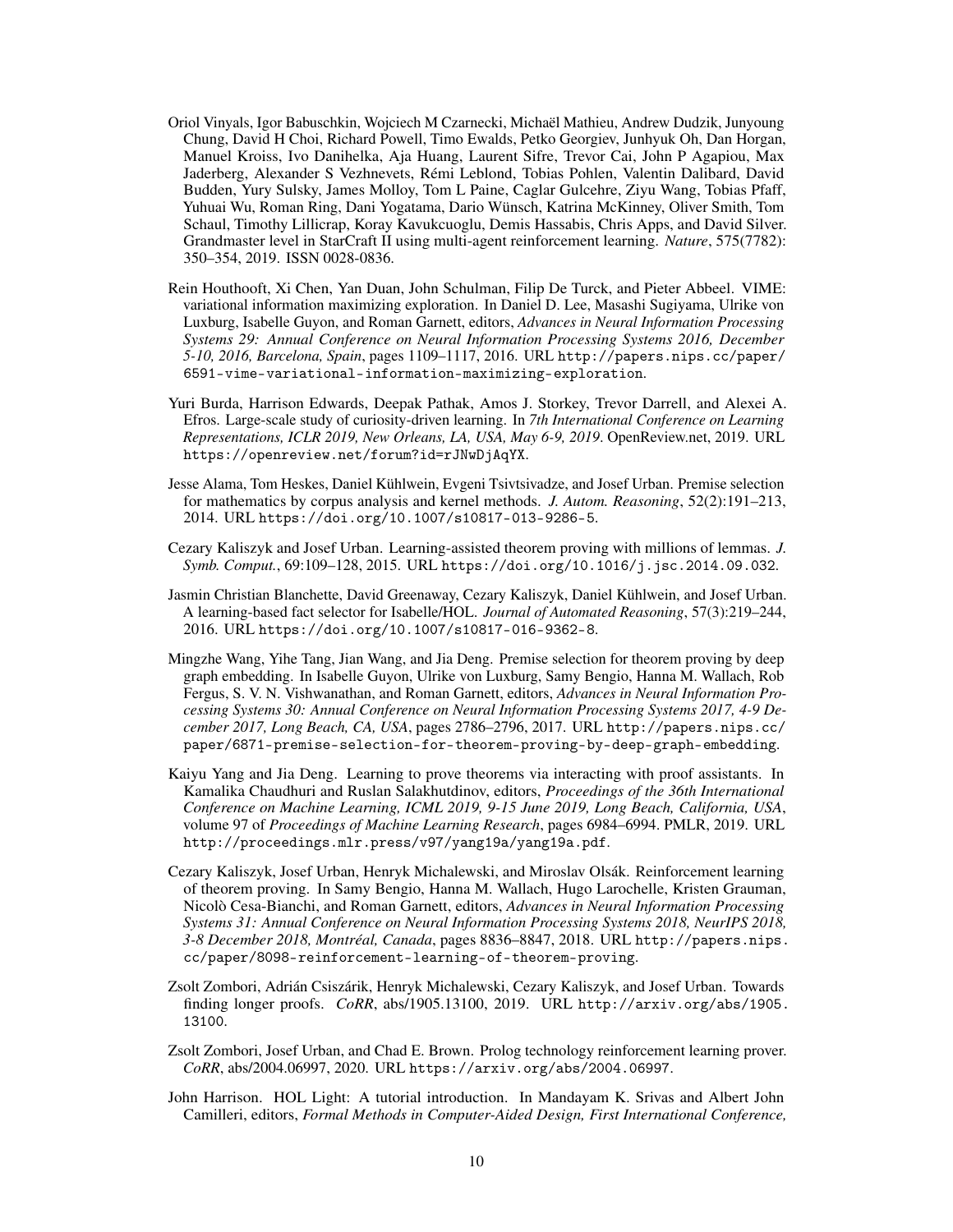*FMCAD '96, Palo Alto, California, USA, November 6-8, 1996, Proceedings*, volume 1166 of *Lecture Notes in Computer Science*, pages 265–269. Springer, 1996. URL [https://doi.org/](https://doi.org/10.1007/BFb0031795) [10.1007/BFb0031795](https://doi.org/10.1007/BFb0031795).

- <span id="page-10-0"></span>Alex Sanchez-Stern, Yousef Alhessi, Lawrence Saul, and Sorin Lerner. Generating correctness proofs with neural networks. *CoRR*, abs/1907.07794, 2019. URL [http://arxiv.org/abs/](http://arxiv.org/abs/1907.07794) [1907.07794](http://arxiv.org/abs/1907.07794).
- <span id="page-10-1"></span>Coq. The Coq Proof Assistant, 1989. URL <http://coq.inria.fr>.
- <span id="page-10-2"></span>Konrad Slind and Michael Norrish. A brief overview of HOL4. In Otmane Aït Mohamed, César A. Muñoz, and Sofiène Tahar, editors, *Theorem Proving in Higher Order Logics, 21st International Conference, TPHOLs 2008, Montreal, Canada, August 18-21, 2008. Proceedings*, volume 5170 of *Lecture Notes in Computer Science*, pages 28–32. Springer, 2008. URL [https://doi.org/10.](https://doi.org/10.1007/978-3-540-71067-7_6) [1007/978-3-540-71067-7\\_6](https://doi.org/10.1007/978-3-540-71067-7_6).
- <span id="page-10-3"></span>Thomas Hales, Mark Adams, Gertrud Bauer, Tat Dat Dang, John Harrison, Hoang Le Truong, Cezary Kaliszyk, Victor Magron, Sean McLaughlin, Tat Thang Nguyen, et al. A formal proof of the kepler conjecture. In *Forum of Mathematics, Pi*, volume 5. Cambridge University Press, 2017. URL [https://www.cambridge.org/core/services/aop-cambridge-core/content/view/](https://www.cambridge.org/core/services/aop-cambridge-core/content/view/78FBD5E1A3D1BCCB8E0D5B0C463C9FBC/S2050508617000014a.pdf/formal_proof_of_the_kepler_conjecture.pdf) [78FBD5E1A3D1BCCB8E0D5B0C463C9FBC/S2050508617000014a.pdf/formal\\_proof\\_of\\_](https://www.cambridge.org/core/services/aop-cambridge-core/content/view/78FBD5E1A3D1BCCB8E0D5B0C463C9FBC/S2050508617000014a.pdf/formal_proof_of_the_kepler_conjecture.pdf) [the\\_kepler\\_conjecture.pdf](https://www.cambridge.org/core/services/aop-cambridge-core/content/view/78FBD5E1A3D1BCCB8E0D5B0C463C9FBC/S2050508617000014a.pdf/formal_proof_of_the_kepler_conjecture.pdf).
- <span id="page-10-4"></span>Makarius Wenzel, Lawrence C. Paulson, and Tobias Nipkow. The isabelle framework. In Otmane Aït Mohamed, César A. Muñoz, and Sofiène Tahar, editors, *Theorem Proving in Higher Order Logics, 21st International Conference, TPHOLs 2008, Montreal, Canada, August 18-21, 2008. Proceedings*, volume 5170 of *Lecture Notes in Computer Science*, pages 33–38. Springer, 2008. URL [https://doi.org/10.1007/978-3-540-71067-7\\_7](https://doi.org/10.1007/978-3-540-71067-7_7).
- <span id="page-10-5"></span>Leonardo de Moura, Soonho Kong, Jeremy Avigad, Floris Van Doorn, and Jakob von Raumer. The Lean theorem prover (system description). In Amy P. Felty and Aart Middeldorp, editors, *Automated Deduction - CADE-25 - 25th International Conference on Automated Deduction, Berlin, Germany, August 1-7, 2015, Proceedings*, volume 9195 of *Lecture Notes in Computer Science*, pages 378–388. Springer, 2015. URL <https://doi.org/10.1007/978-3-319-21401-6>.
- <span id="page-10-6"></span>Gil Lederman, Markus N. Rabe, Sanjit Seshia, and Edward A. Lee. Learning heuristics for quantified boolean formulas through reinforcement learning. In *8th International Conference on Learning Representations, ICLR 2020, Addis Ababa, Ethiopia, April 26-30, 2020*. OpenReview.net, 2020. URL <https://openreview.net/forum?id=BJluxREKDB>.
- <span id="page-10-7"></span>Georges Gonthier. Formal proof–the four-color theorem. *Notices of the AMS*, 55(11):1382–1393, 2008.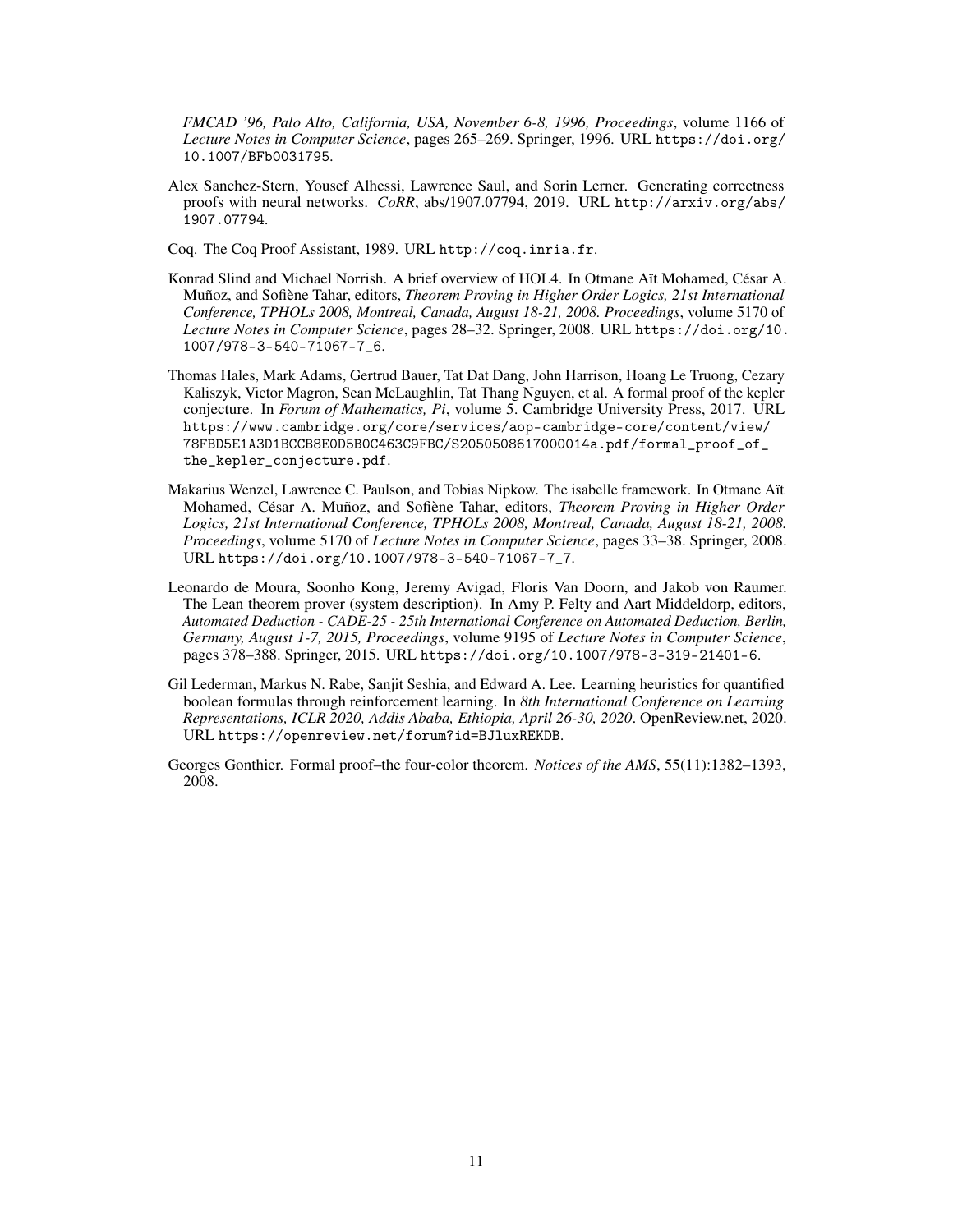# A Hyperparameters and hardware setup

### A.1 Policy network training parameters

- batch size: 16 goals, 256 premises
- number of workers: 8
- optimizer: Adam
- Adam epsilon: 1e-3
- initial learning rate: 1e-4
- learning rate decay: exponential, 0.98/100000 steps
- embedding size: 128
- non-linearity: ReLU
- hidden layer dropout: 0.5
- GNN hops: 16
- layers per hop: 2
- initializer range: 0.02
- pre-combiner embedding size: 4096
- number of combiner layers: 3
- ratio of human training data: 0.7 (for human loops), 0.0 (for zero loops)
- ratio of historical training data: 0.2 (for human loops), 0.5 (for zero loops)
- ratio of fresh training data: 0.1 (for human loops), 0.5 (for zero loops)

### A.2 Prover hyperparameters

Some parameters are picked independently by each prover. These are picked uniformly at random from a given interval, are indicated below as  $[n_1, n_2]$ . The intervals are inclusive of both end points.

### Training provers:

- total number of provers: 2000 (see continuous validation note)
- training round interval (each time a model checkpoint is written out): 4000 training steps
- prover tree search strategy: BFS
- timeout: 300 seconds
- maximum number of actions considered (per goal): [10, 30]
- maximum *successful* actions (per goal): [10, 18]
- maximum number of premises  $(k)$ : [2, 32].
- number of premise samples per tactic: 4
- tactic timeout: 500 milliseconds
- maximum goals explored: 1000000 (practically, no limit)

Parameters that vary from experiment-to-experiment:

| Loop name                 | Seed proofs    |             | Premise selection |                                  |
|---------------------------|----------------|-------------|-------------------|----------------------------------|
|                           | Human          | Generated   | Learnt model      | Exploration                      |
| Human reference           | Yes            |             | Yes               | No $(k_2 = 0)$                   |
| Human explore             | <b>Yes</b>     | Exploration | Yes               | Yes $(k'_2 \in [0, 8], p = 0.1)$ |
| Zero reference            | N <sub>0</sub> | Reference   | <b>Yes</b>        | No $(k_2 = 0)$                   |
| Zero explore              | N <sub>0</sub> | Exploration | <b>Yes</b>        | Yes $(k'_2 \in [0, 8], p = 0.1)$ |
| Zero seeded               | N <sub>0</sub> | Exploration | Yes               | No $(k_2 = 0)$                   |
| Zero hand-engineered only | N <sub>0</sub> | Exploration | N <sub>o</sub>    | Yes $(k_2 = k, p = 0.1)$         |
| Zero explore 0% dropout   | N <sub>0</sub> | Exploration | Yes               | Yes $(k'_2 \in [0,8], p = 0.0)$  |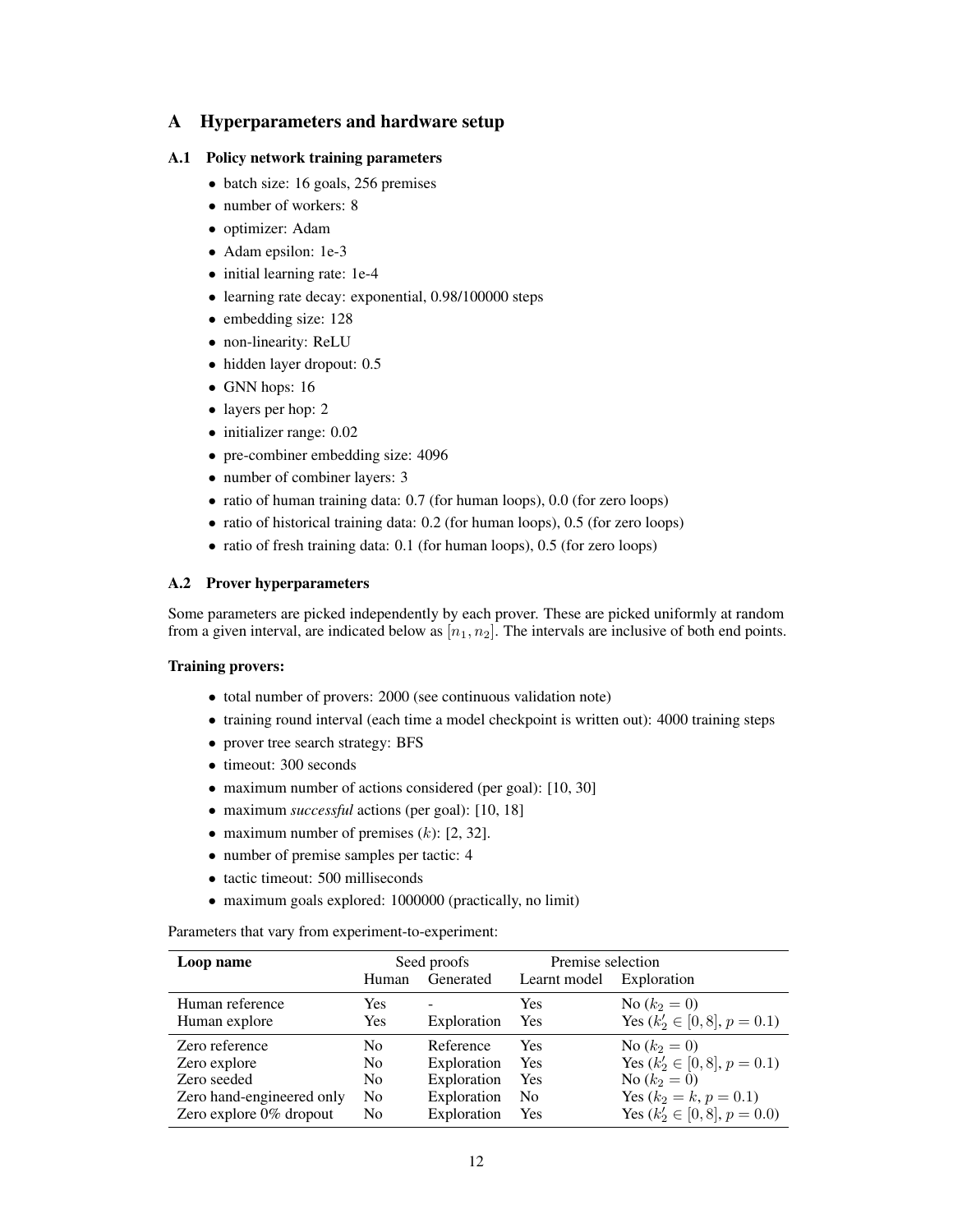$k_1$  (number of premises to be picked by the network) and  $k_2$  (number of premises to be added for exploration) are decided as follows. In the table above, for experiments where  $k_2$  is defined  $k_2$  is picked as shown. For experiments where  $k'_2$  is defined,  $k_2$  is derived it as  $max([k/2], k'_2)$ .  $k_1$  is picked as  $k - k_2$ .

 $p$  is the token dropout probability, defined in Section [4.1.](#page-3-1)

For technical reasons, for the training to start some non-empty training data is needed. For human RL loops, since human proof data is available, the generated seed data is not strictly necessary. For zero RL loops, some data needs to be provided. We generate this data by trying to prove all theorems in the training set on a randomly initialized model (i.e. the 0-th checkpoint of a model). The hyperparameters used for the provers to generate the seed data is as follows:

- prover tree search strategy: BFS
- timeout: 1000 seconds
- maximum number of actions considered (per goal): 20
- maximum *successful* actions (per goal): 5
- maximum number of premises:  $k = k_1 = 24, k_2 = 0$  (reference),  $k = k_2 = 16, k_1 = 16$  $0, p = 0.0$  (exploration).
- number of premise samples per tactic: 1
- tactic timeout: 5000 milliseconds
- maximum goals explored: 1000000 (practically, no limit)

#### Validation provers:

- prover tree search strategy: BFS
- timeout: 1000 seconds
- maximum number of actions considered (per goal): 20
- maximum *successful* actions (per goal): 14
- maximum number of premises: 20
- number of premise samples per tactic: 4
- tactic timeout: 500 milliseconds
- maximum goals explored: 1000000 (practically, no limit)

Following only apply to continuous validation, not final validation which is run at final checkpoint, and on the full set.

- continuous validation interval: 20 rounds (80,000 training steps)
- probability to prove a validation theorem: 0.1 (Explanation: the 2000 provers running in the RL loop for training, each independently decides to re-purpose itself with this probability to help with continuous evaluation. With this probability, this leads to over 2000 proof attempts per validation interval on average.)

#### A.3 Hardware setup

We used eight NVIDIA Tesla V100 GPUs for distributed training, an additional GPU was used purely for evaluation, and we maintained a separate parameter server on a CPU machine. The provers generating training data and running validation run distributed, using 2000 CPUs.

### <span id="page-12-0"></span>B Reinforcement learning loop resources

Since the improvement of the premise guidance is heavily reliant on generation of data, we run up to 2000 theorem provers distributing the statements each prover is attempting to prove. Computing predictions takes a few milliseconds but actions in the proof assistant can take up to half a second. We use 8 GPUs for training the policy network and the experience collection uses CPUs only. Combined